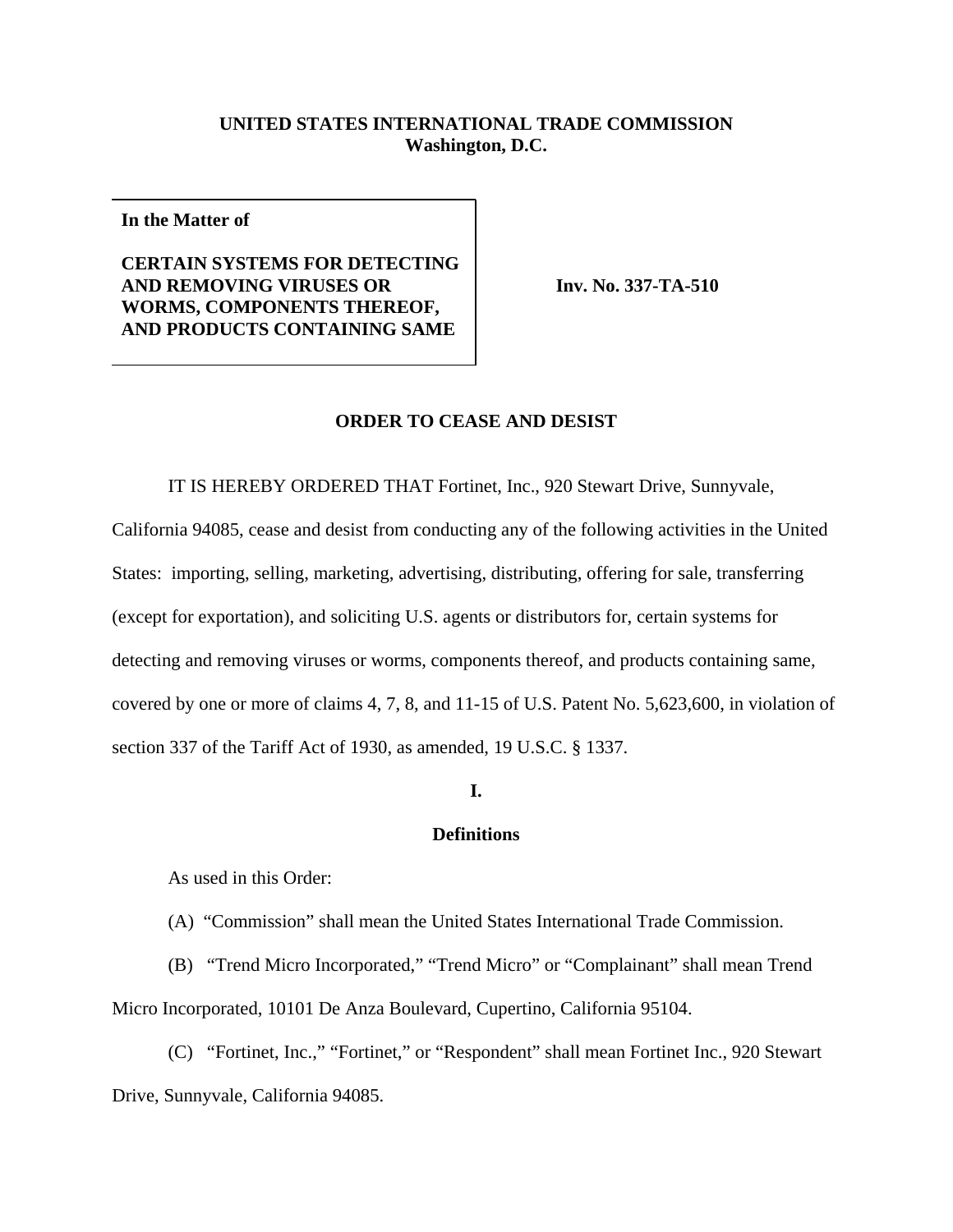(D) "Person" shall mean an individual, or any non-governmental partnership, firm, association, corporation, or other legal or business entity other than Fortinet or its majority owned or controlled subsidiaries, successors, or assigns.

(E) "United States" shall mean the fifty States, the District of Columbia, and Puerto Rico.

(F) The terms "import" and "importation" refer to importation for entry for consumption under the Customs laws of the United States.

(G) The term "covered products" shall mean: systems for detecting and removing viruses or worms, components thereof (including software), and products containing same, that infringe one or more of claims 4, 7, 8, and 11-15 of U.S. Patent No. 5,623,600.

# **II.**

### **Applicability**

The provisions of this Cease and Desist Order shall apply to Respondent and to any of its principals, stockholders, officers, directors, employees, agents, licensees, distributors, controlled (whether by stock ownership or otherwise) and majority-owned business entities, successors, and assigns, and to each of them, insofar as they are engaging in conduct prohibited by Section III, *infra*, for, with, or otherwise on behalf of Respondent.

## **III.**

## **Conduct Prohibited**

The following conduct of Respondent in the United States is prohibited by the Order.

For the remaining term of the respective patents, Respondent shall not:

(A) import or sell for importation into the United States covered products;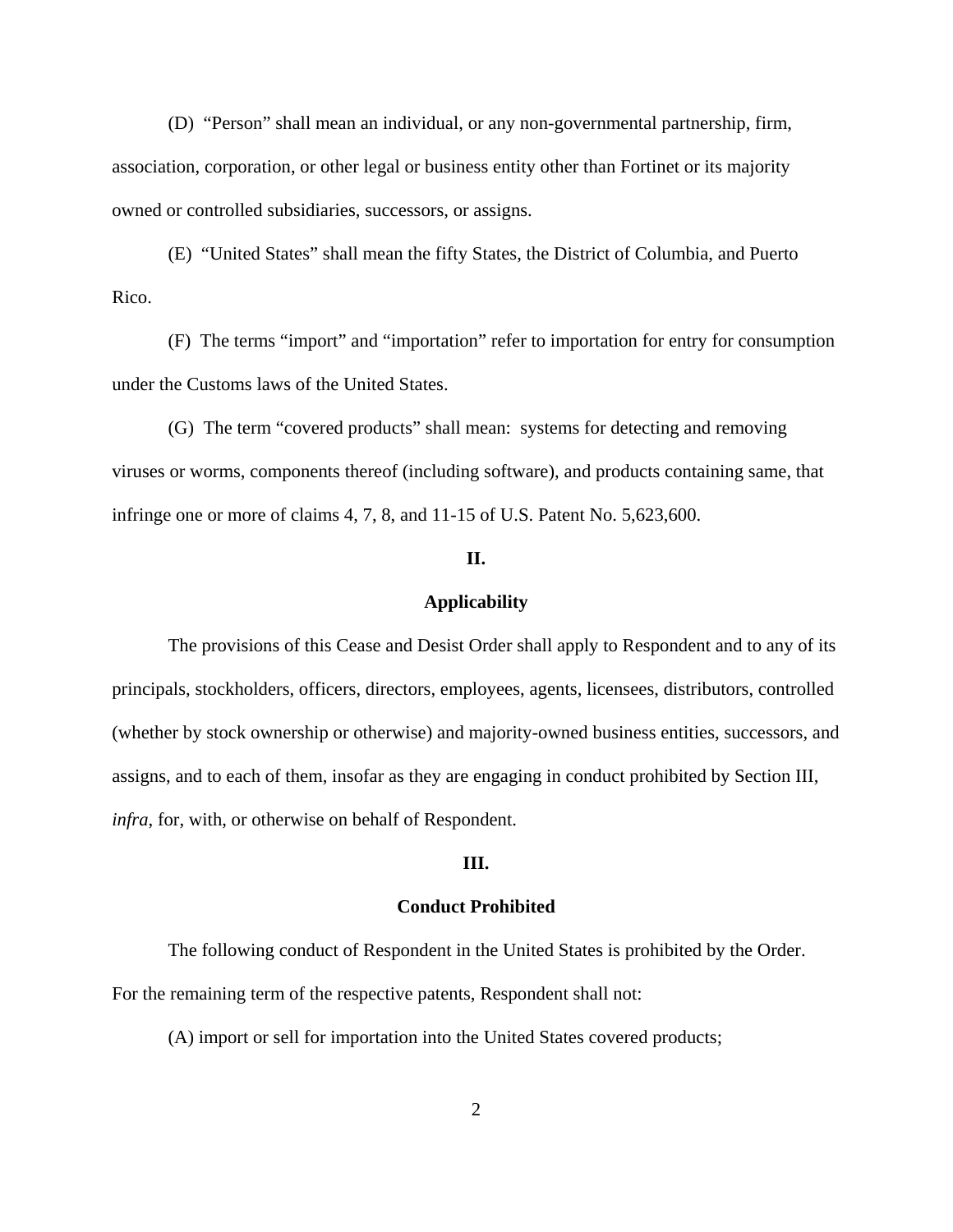(B) market, distribute, offer for sale, sell, or otherwise transfer (including electronically), in the United States imported covered products (except for exportation);

(C) advertise imported covered products;

(D) solicit U.S. agents or distributors for imported covered products;

(E) aid or abet other entities in the importation, sale for importation, sale after importation, transfer, or distribution of covered products; or

(F) import (including electronically) into the United States, or use, duplicate, transfer or distribute by electronic means or otherwise, within the United States, anti-virus software that constitutes covered product.

# **IV.**

# **Conduct Permitted**

Notwithstanding any other provision of this Order, specific conduct otherwise prohibited by the terms of this Order shall be permitted if:

(A) in a written instrument, the owner of U.S. Patent No. 5,623,600 licenses or authorizes such specific conduct, or such specific conduct is related to the importation or sale of covered products by or for the United States; or

(B) the conduct is limited to the provision of maintenance releases and virus-signature releases of Fortinet's anti-virus software for customers that purchased their covered systems prior to the date of issuance of this Order; or

(C) the conduct is limited to the provision of service and replacement parts for customers that purchased their covered systems prior to the date of issuance of this Order.

3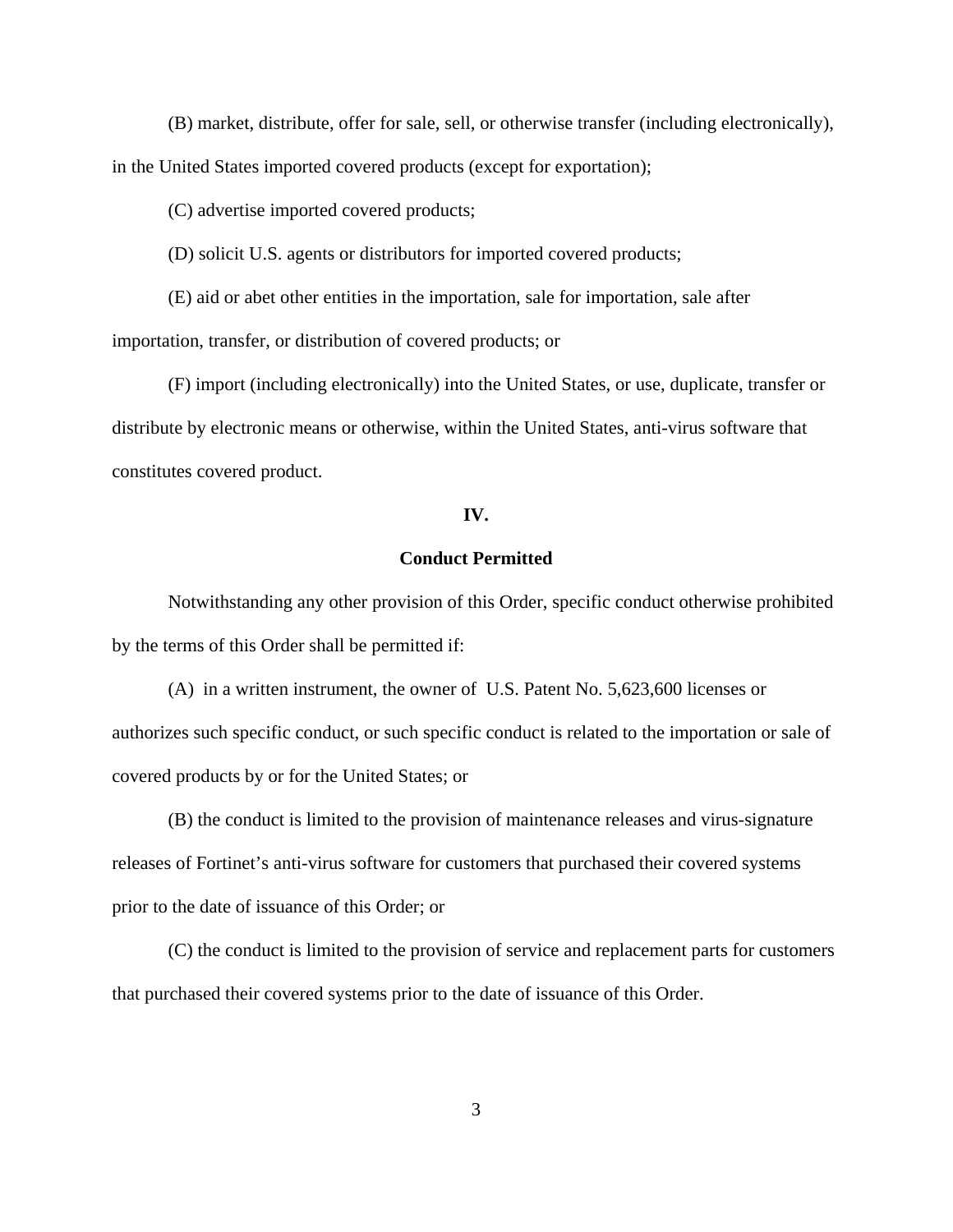### **Reporting**

For purposes of this reporting requirement, the reporting periods shall commence on July 1 of each year and shall end on the subsequent June 30. However, the first report required under this section shall cover the period from the date of issuance of this Order through June 30, 2006. This reporting requirement shall continue in force until such time as Respondent will have truthfully reported, in two consecutive timely filed reports, that it has no inventory of covered products in the United States.

Within thirty (30) days of the last day of the reporting period, Respondent shall report to the Commission the quantity in units and the value in dollars of covered products that Respondent has imported or sold in the United States after importation during the reporting period and the quantity in units and value in dollars of covered products that remain in inventory in the United States at the end of the reporting period.

Any failure to make the required report or the filing of any false or inaccurate report shall constitute a violation of this Order, and the submission of a false or inaccurate report may be referred to the U.S. Department of Justice as a possible criminal violation of 18 U.S.C. § 1001.

### **VI.**

## **Record-keeping and Inspection**

(A) For the purpose of securing compliance with this Order, Respondent shall retain any and all records relating to the sale, offer for sale, marketing, or distribution in the United States of covered products, made and received in the usual and ordinary course of business, whether in detail or in summary form, for a period of three (3) years from the close of the fiscal year to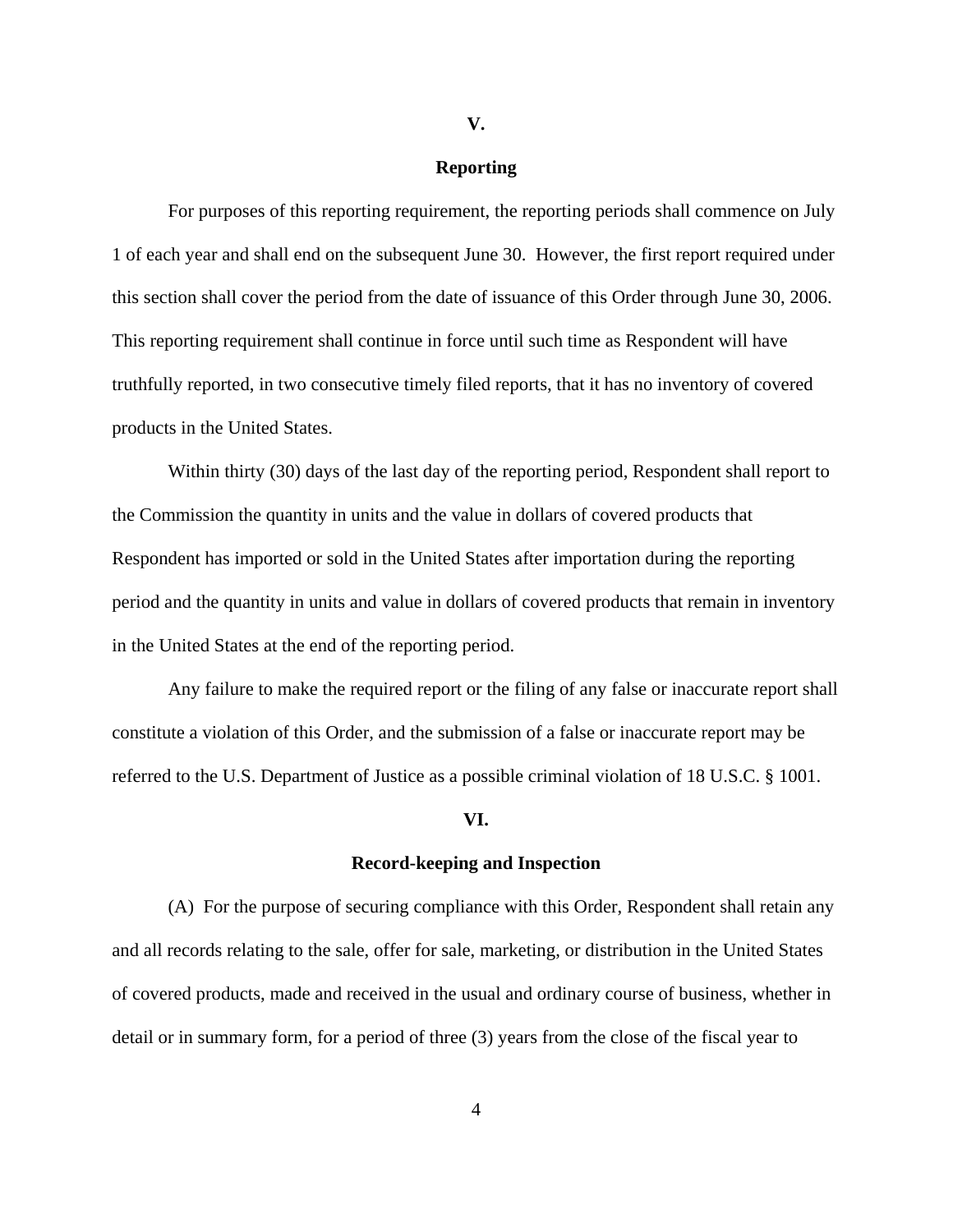which they pertain.

(B) For the purpose of determining or securing compliance with this Order and for no other purpose, and subject to any privilege recognized by the federal courts of the United States, duly authorized representatives of the Commission, upon reasonable written notice by the Commission or its staff, shall be permitted access and the right to inspect and copy in Respondent's principal offices during office hours, and in the presence of counsel or other representatives if Respondent so chooses, all books, ledgers, accounts, correspondence, memoranda, and other records and documents, both in detail and in summary form as are required to be retained by subparagraph VI(A) of this Order.

# **VII.**

### **Service of Cease and Desist Order**

Respondent is ordered and directed to:

(A) Serve, within fifteen (15) days after the effective date of this Order, a copy of this Order upon each of its respective officers, directors, managing agents, agents, and employees who have any responsibility for the importation, marketing, distribution, or sale of imported covered products in the United States;

(B) Serve, within fifteen (15) days after the succession of any persons referred to in subparagraph VII (A) of this Order, a copy of the Order upon each successor; and

(C) Maintain such records as will show the name, title, and address of each person upon whom the Order has been served, as described in subparagraphs VII(A) and VII(B) of this Order, together with the date on which service was made.

The obligations set forth in subparagraphs VII(B) and VII(C) shall remain in effect until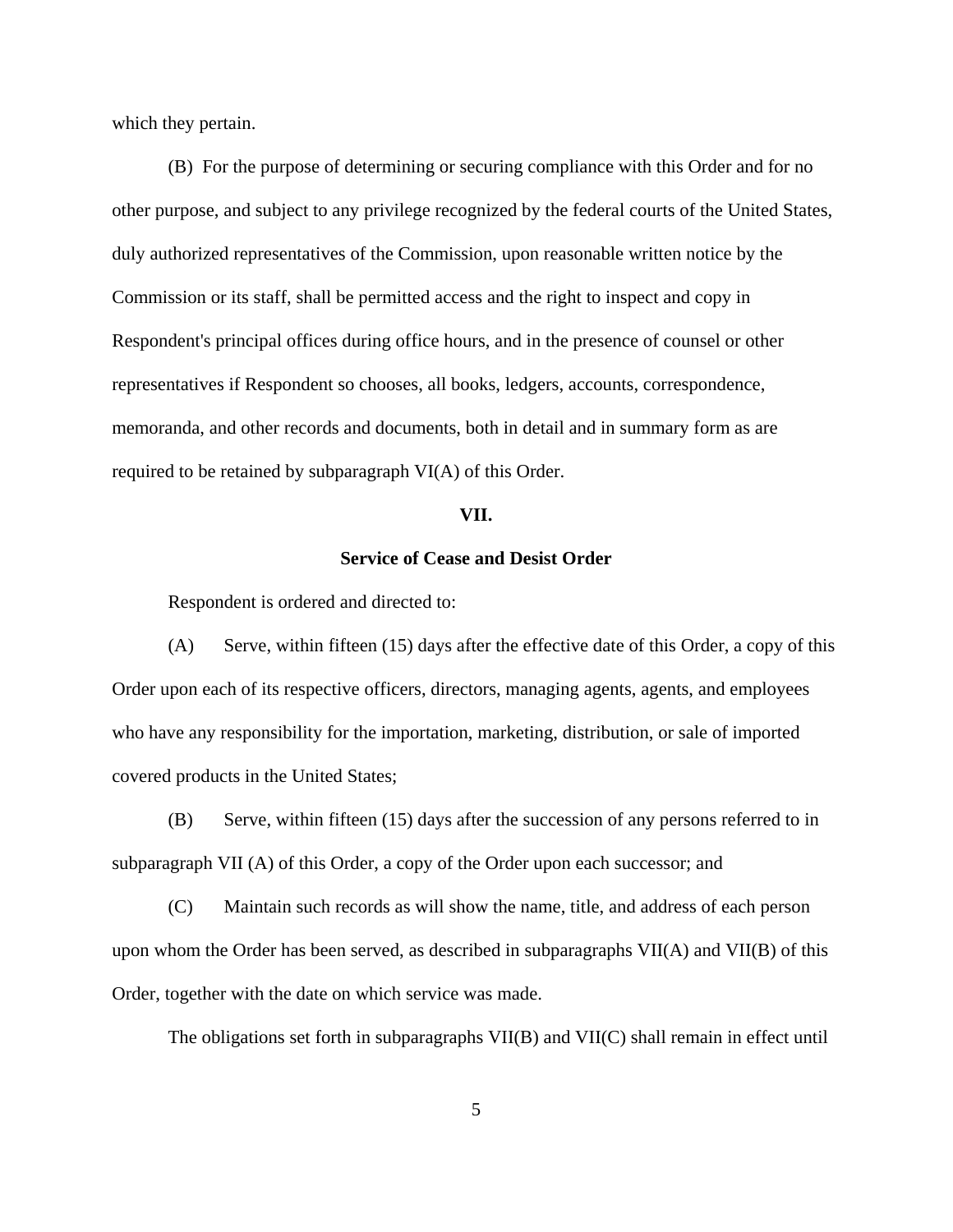the date of expiration of U.S. Patent No. 5,623,600.

#### **VIII.**

#### **Confidentiality**

Any request for confidential treatment of information obtained by the Commission pursuant to Sections V and VI of this Order should be in accordance with Commission Rule 201.6, 19 C.F.R. § 201.6. For all reports for which confidential treatment is sought, Respondent must provide a public version of such report with confidential information redacted.

## **IX.**

#### **Enforcement**

Violation of this Order may result in any of the actions specified in section 210.75 of the Commission's Rules of Practice and Procedure, 19 C.F.R. § 210.75, including an action for civil penalties in accordance with section 337(f) of the Tariff Act of 1930, 19 U.S.C. § 1337(f), and any other action as the Commission may deem appropriate. In determining whether Respondent is in violation of this Order, the Commission may infer facts adverse to Respondent if Respondent fails to provide adequate or timely information.

### **X.**

# **Modification**

The Commission may amend this Order on its own motion or in accordance with the procedure described in section 210.76 of the Commission's Rules of Practice and Procedure, 19 C.F.R. § 210.76.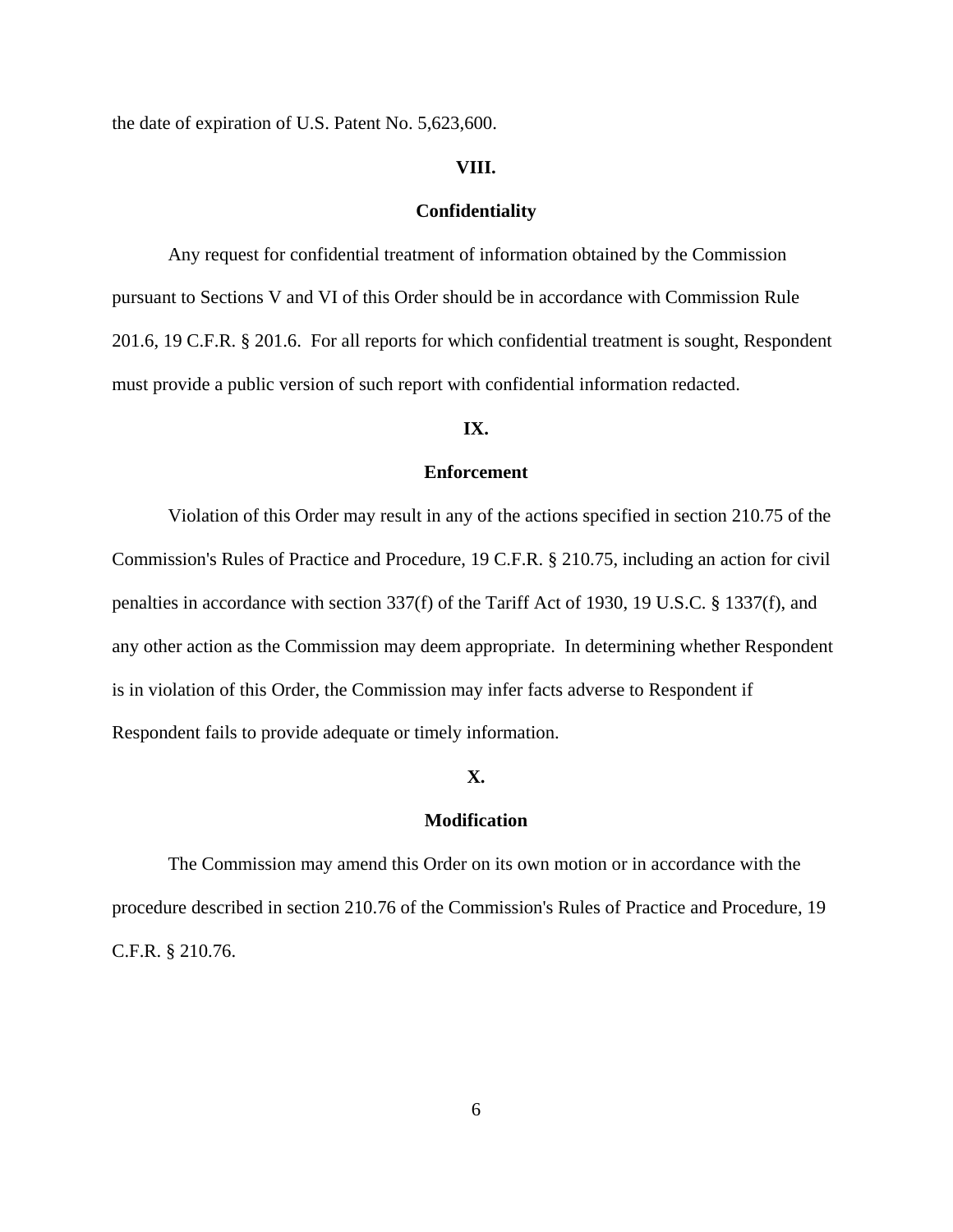### **XI.**

### **Bonding**

The conduct prohibited by Section III of this Order may be continued during the sixty (60) day period in which this Order is under review by the President pursuant to section 337(j) of the Tariff Act of 1930, 19 U.S.C. § 1337(j), subject to Respondent posting a bond of 100% of entered value of the covered products. This bond provision does not apply to conduct that is otherwise permitted by Section IV of this Order. Covered products imported on or after the date of issuance of this order are subject to the entry bond as set forth in the limited exclusion order issued by the Commission, and are not subject to this bond provision.

The bond is to be posted in accordance with the procedures established by the Commission for the posting of bonds by complainants in connection with the issuance of temporary exclusion orders. *See* Commission Rule 210.68, 19 C.F.R. § 210.68. The bond and any accompanying documentation is to be provided to and approved by the Commission prior to the commencement of conduct which is otherwise prohibited by Section III of this Order.

The bond is to be forfeited in the event that the President approves, or does not disapprove within the Presidential review period, this Order, unless the U.S. Court of Appeals for the Federal Circuit, in a final judgment, reverses any Commission final determination and order as to Respondent on appeal, or unless Respondent exports the products subject to this bond or destroys them and provides certification to that effect satisfactory to the Commission.

The bond is to be released in the event the President disapproves this Order and no subsequent order is issued by the Commission and approved, or not disapproved, by the President, upon service on Respondent of an order issued by the Commission based upon